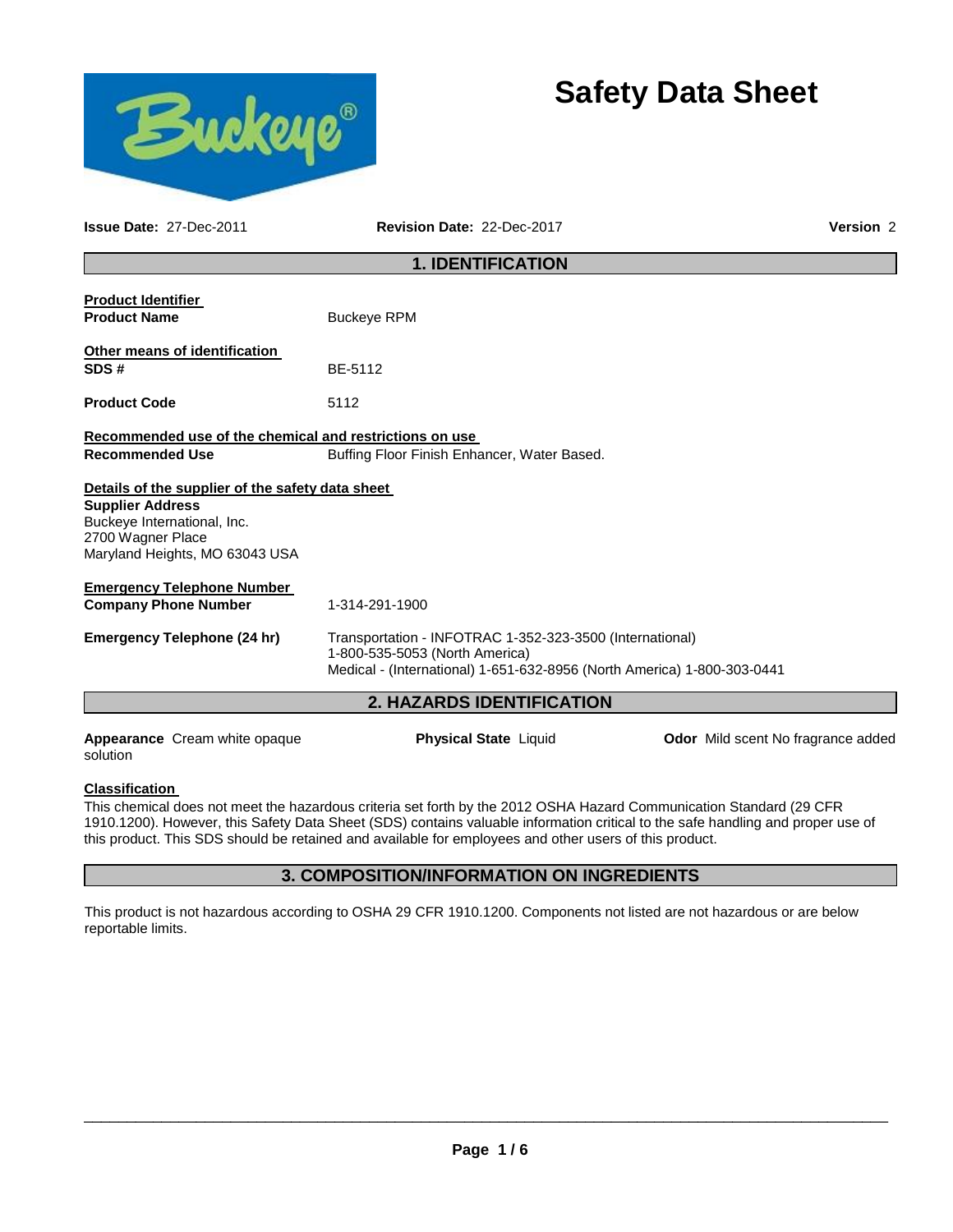#### \_\_\_\_\_\_\_\_\_\_\_\_\_\_\_\_\_\_\_\_\_\_\_\_\_\_\_\_\_\_\_\_\_\_\_\_\_\_\_\_\_\_\_\_\_\_\_\_\_\_\_\_\_\_\_\_\_\_\_\_\_\_\_\_\_\_\_\_\_\_\_\_\_\_\_\_\_\_\_\_\_\_\_\_\_\_\_\_\_\_\_\_\_ **4. FIRST-AID MEASURES**

#### **First Aid Measures**

| <b>Eye Contact</b>                                                         | Rinse immediately with plenty of water, also under the eyelids, for at least 15 minutes. Call<br>a physician if irritation persists.  |  |
|----------------------------------------------------------------------------|---------------------------------------------------------------------------------------------------------------------------------------|--|
| <b>Skin Contact</b>                                                        | Wash off immediately with plenty of water for at least 15 minutes. If skin irritation persists,<br>call a physician.                  |  |
| <b>Inhalation</b>                                                          | Remove to fresh air.                                                                                                                  |  |
| Ingestion                                                                  | Drink 2-3 large glasses of water. Do not induce vomiting. Call a physician. Never give<br>anything by mouth to an unconscious person. |  |
| Most important symptoms and effects                                        |                                                                                                                                       |  |
| <b>Symptoms</b>                                                            | May be irritating to skin and eyes.                                                                                                   |  |
| Indication of any immediate medical attention and special treatment needed |                                                                                                                                       |  |
| <b>Notes to Physician</b>                                                  | Treat symptomatically.                                                                                                                |  |

## **5. FIRE-FIGHTING MEASURES**

#### **Suitable Extinguishing Media**

Use extinguishing measures that are appropriate to local circumstances and the surrounding environment.

#### **Unsuitable Extinguishing Media** Not determined.

#### **Specific Hazards Arising from the Chemical**

Combustion products may be toxic.

**Hazardous Combustion Products** Carbon oxides.

#### **Protective equipment and precautions for firefighters**

As in any fire, wear self-contained breathing apparatus pressure-demand, MSHA/NIOSH (approved or equivalent) and full protective gear.

## **6. ACCIDENTAL RELEASE MEASURES**

#### **Personal precautions, protective equipment and emergency procedures**

| <b>Personal Precautions</b>      | Use personal protection recommended in Section 8.                                                                                                                   |  |
|----------------------------------|---------------------------------------------------------------------------------------------------------------------------------------------------------------------|--|
| <b>Environmental Precautions</b> | Prevent from entering into soil, ditches, sewers, waterways and/or groundwater. See<br>Section 12, Ecological Information. See Section 13: DISPOSAL CONSIDERATIONS. |  |

#### **Methods and material for containment and cleaning up**

**Methods for Containment** Prevent further leakage or spillage if safe to do so.

**Methods for Clean-Up** Pick up with mop, wet/dry vac, or absorbent material. Wash spill area with a mild detergent. Rinse affected area with water and allow area to dry before allowing traffic.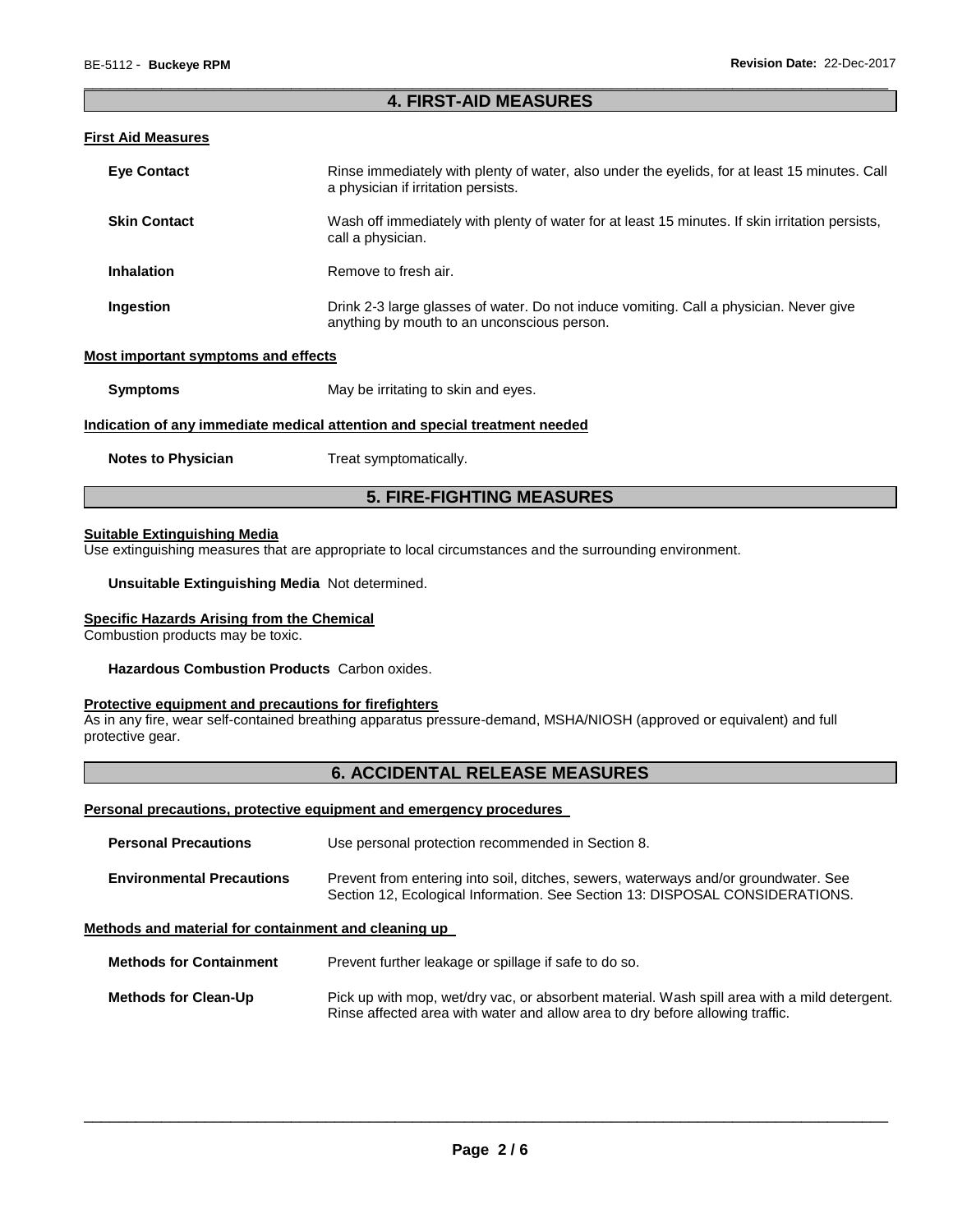## \_\_\_\_\_\_\_\_\_\_\_\_\_\_\_\_\_\_\_\_\_\_\_\_\_\_\_\_\_\_\_\_\_\_\_\_\_\_\_\_\_\_\_\_\_\_\_\_\_\_\_\_\_\_\_\_\_\_\_\_\_\_\_\_\_\_\_\_\_\_\_\_\_\_\_\_\_\_\_\_\_\_\_\_\_\_\_\_\_\_\_\_\_ **7. HANDLING AND STORAGE Precautions for safe handling Advice on Safe Handling** Handle in accordance with good industrial hygiene and safety practice. Use personal protection recommended in Section 8. Avoid contact with skin, eyes or clothing. Wash thoroughly with soap and water after handling. Keep containers closed when not in use. **Conditions for safe storage, including any incompatibilities Storage Conditions Keep container tightly closed and store in a cool, dry and well-ventilated place. Keep from** freezing. Store at room temperature. Do not store above 110°F. **Incompatible Materials Acids. Strong alkalis. Heavy metal salts. 8. EXPOSURE CONTROLS/PERSONAL PROTECTION Exposure Guidelines** No exposure limits noted for ingredient(s). The following information is given as general guidance **Appropriate engineering controls Engineering Controls** Ensure adequate ventilation, especially in confined areas. Eyewash stations. Showers. **Individual protection measures, such as personal protective equipment Eye/Face Protection Risk of contact: Wear approved safety goggles. Skin and Body Protection** Wear rubber gloves or other impervious gloves. **Respiratory Protection** No protection is ordinarily required under normal conditions of use and with adequate ventilation. **General Hygiene Considerations** Handle in accordance with good industrial hygiene and safety practice.

## **9. PHYSICAL AND CHEMICAL PROPERTIES**

| Information on basic physical and chemical properties |                             |                       |                                  |
|-------------------------------------------------------|-----------------------------|-----------------------|----------------------------------|
| <b>Physical State</b>                                 | Liauid                      |                       |                                  |
| Appearance                                            | Cream white opaque solution | Odor                  | Mild scent No fragrance<br>added |
| Color                                                 | Cream white                 | <b>Odor Threshold</b> | Not determined                   |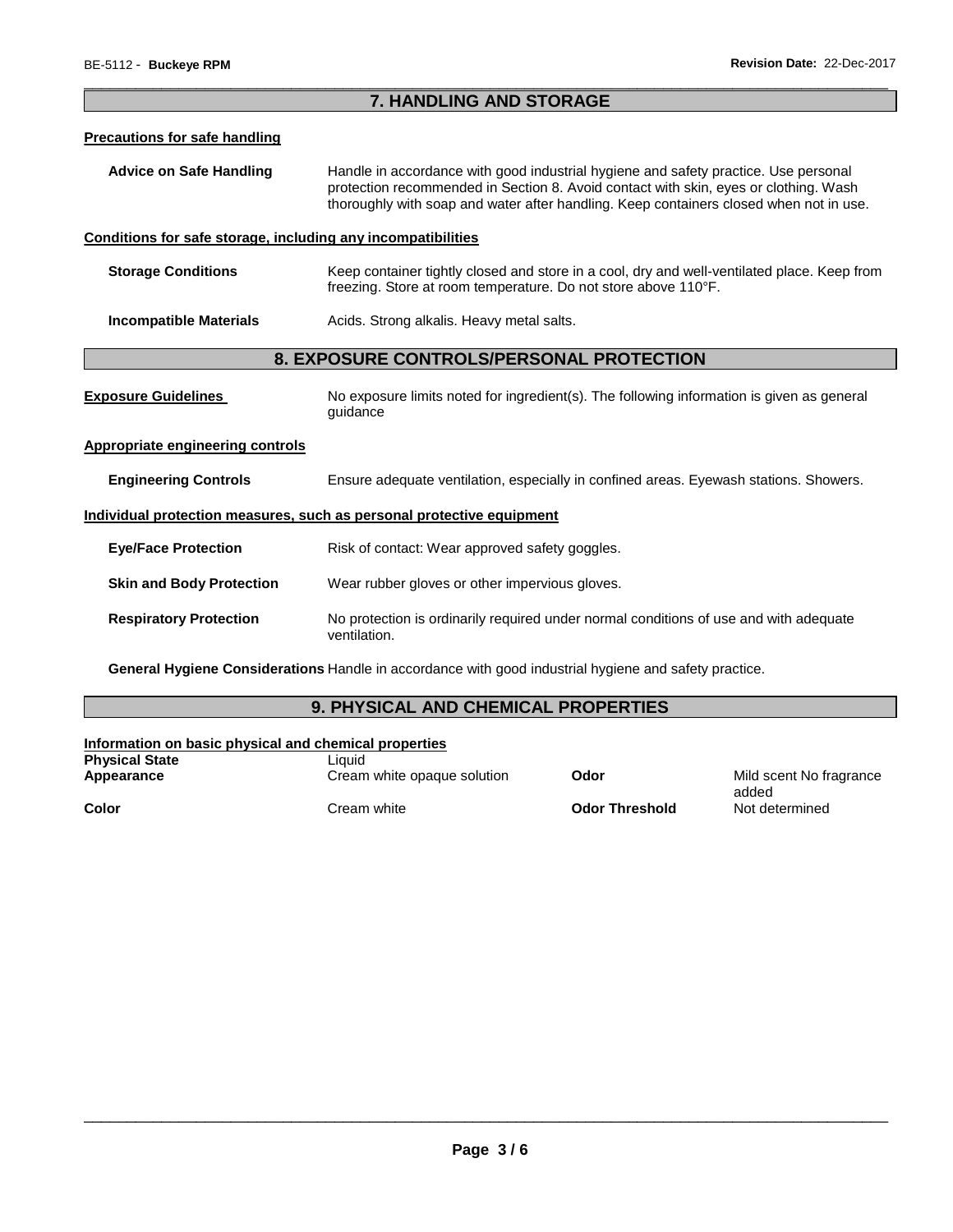| <b>Property</b>                     | Values                   | Remarks • Method |
|-------------------------------------|--------------------------|------------------|
| рH                                  | $7.1 - 8.1$ (conc.)      |                  |
|                                     | 7.3 - 7.7 (1:4 dilution) |                  |
| <b>Melting Point/Freezing Point</b> | Not determined           |                  |
| <b>Boiling Point/Boiling Range</b>  | 100 °C / 212 °F          |                  |
| <b>Flash Point</b>                  | None                     | Tag Closed Cup   |
| <b>Evaporation Rate</b>             | 1.0                      | (Water = 1)      |
| <b>Flammability (Solid, Gas)</b>    | Liquid-Not applicable    |                  |
| <b>Upper Flammability Limits</b>    | Not applicable           |                  |
| <b>Lower Flammability Limit</b>     | Not applicable           |                  |
| <b>Vapor Pressure</b>               | Not determined           |                  |
| <b>Vapor Density</b>                | Not determined           |                  |
| <b>Specific Gravity</b>             | 1.01                     |                  |
| <b>Water Solubility</b>             | Miscible in water        |                  |
| Solubility in other solvents        | Not determined           |                  |
| <b>Partition Coefficient</b>        | Not determined           |                  |
| <b>Auto-ignition Temperature</b>    | Not determined           |                  |
| <b>Decomposition Temperature</b>    | Not determined           |                  |
| <b>Kinematic Viscosity</b>          | Not determined           |                  |
| <b>Dynamic Viscosity</b>            | Not determined           |                  |
| <b>Explosive Properties</b>         | Not determined           |                  |
| <b>Oxidizing Properties</b>         | Not determined           |                  |

## **10. STABILITY AND REACTIVITY**

\_\_\_\_\_\_\_\_\_\_\_\_\_\_\_\_\_\_\_\_\_\_\_\_\_\_\_\_\_\_\_\_\_\_\_\_\_\_\_\_\_\_\_\_\_\_\_\_\_\_\_\_\_\_\_\_\_\_\_\_\_\_\_\_\_\_\_\_\_\_\_\_\_\_\_\_\_\_\_\_\_\_\_\_\_\_\_\_\_\_\_\_\_

#### **Reactivity**

Not reactive under normal conditions.

#### **Chemical Stability**

Stable under recommended storage conditions.

#### **Possibility of Hazardous Reactions**

None under normal processing.

#### **Hazardous Polymerization** Hazardous polymerization does not occur.

## **Conditions to Avoid**

Keep separated from incompatible substances. Keep out of reach of children.

#### **Incompatible Materials**

Acids. Strong alkalis. Heavy metal salts.

## **Hazardous Decomposition Products**

Carbon oxides.

## **11. TOXICOLOGICAL INFORMATION**

#### **Information on likely routes of exposure**

| Product Information |  |
|---------------------|--|
|---------------------|--|

| <b>Eye Contact</b> | Avoid contact with eyes. |
|--------------------|--------------------------|
|--------------------|--------------------------|

- **Skin Contact Avoid contact with skin.**
- **Inhalation Avoid breathing vapors or mists.**
- **Ingestion Do not ingest.**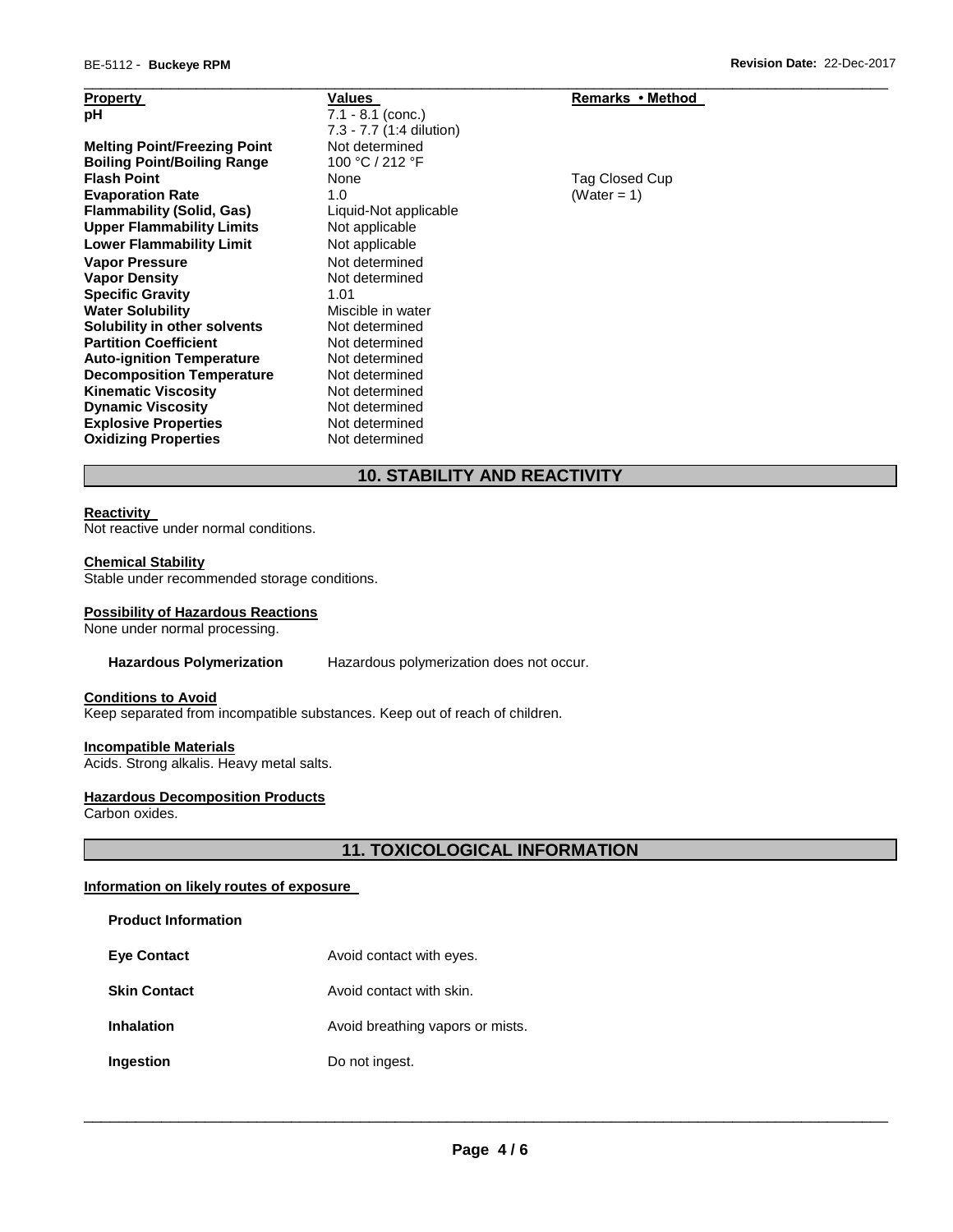## **Component Information**

Not available

#### **Information on physical, chemical and toxicological effects**

**Symptoms** Please see section 4 of this SDS for symptoms.

#### **Delayed and immediate effects as well as chronic effects from short and long-term exposure**

**Carcinogenicity** Based on the information provided, this product does not contain any carcinogens or potential carcinogens as listed by OSHA, IARC or NTP.

\_\_\_\_\_\_\_\_\_\_\_\_\_\_\_\_\_\_\_\_\_\_\_\_\_\_\_\_\_\_\_\_\_\_\_\_\_\_\_\_\_\_\_\_\_\_\_\_\_\_\_\_\_\_\_\_\_\_\_\_\_\_\_\_\_\_\_\_\_\_\_\_\_\_\_\_\_\_\_\_\_\_\_\_\_\_\_\_\_\_\_\_\_

#### **Numerical measures of toxicity**

Not determined

## **12. ECOLOGICAL INFORMATION**

#### **Ecotoxicity**

The product is not classified as environmentally hazardous. However, this does not exclude the possibility that large or frequent spills can have a harmful or damaging effect on the environment.

#### **Component Information**

Not available

#### **Persistence/Degradability**

Not determined.

#### **Bioaccumulation**

Not determined.

#### **Mobility**

Not determined

#### **Other Adverse Effects**

Not determined

## **13. DISPOSAL CONSIDERATIONS**

#### **Waste Treatment Methods**

| <b>Disposal of Wastes</b>        | Disposal should be in accordance with applicable regional, national and local laws and<br>regulations.                         |  |
|----------------------------------|--------------------------------------------------------------------------------------------------------------------------------|--|
| <b>Contaminated Packaging</b>    | Disposal should be in accordance with applicable regional, national and local laws and<br>regulations.                         |  |
| <b>14. TRANSPORT INFORMATION</b> |                                                                                                                                |  |
| <b>Note</b>                      | Please see current shipping paper for most up to date shipping information, including<br>exemptions and special circumstances. |  |
| <u>DOT</u>                       | Not regulated                                                                                                                  |  |
| <b>ATAI</b>                      | Not regulated                                                                                                                  |  |
| <b>IMDG</b>                      | Not regulated                                                                                                                  |  |